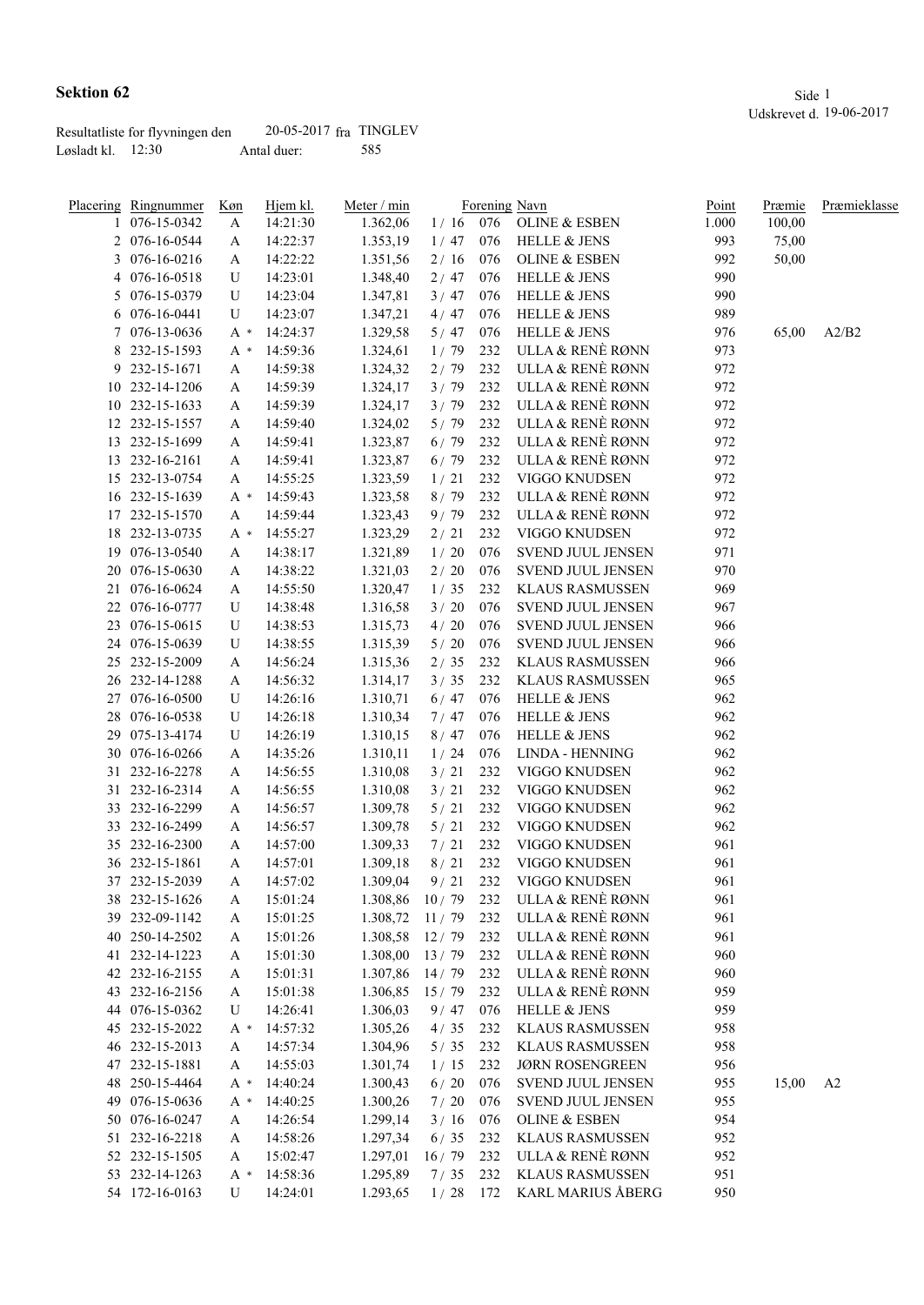|                     | Resultatliste for flyvningen den | $20-05-2017$ fra TINGLEV |     |
|---------------------|----------------------------------|--------------------------|-----|
| Løsladt kl. $12:30$ |                                  | Antal duer:              | 585 |

| <u>Placering Ringnummer</u> | <u>Køn</u> | Hjem kl.     | Meter / min      |             |     | Forening Navn            | Point | Præmie | Præmieklasse |
|-----------------------------|------------|--------------|------------------|-------------|-----|--------------------------|-------|--------|--------------|
| 54 172-14-4385              | U          | 14:24:01     | 1.293,65         | 1/28        |     | 172 KARL MARIUS ÅBERG    | 950   |        |              |
| 56 172-16-0407              | U          | 14:24:03     | 1.293,27         | 3/28        | 172 | KARL MARIUS ÅBERG        | 949   |        |              |
| 57 076-15-0329              | $A^*$      | 14:27:26     | 1.293,24         | 4/16        | 076 | <b>OLINE &amp; ESBEN</b> | 949   |        |              |
| 58 076-16-0461              | U          | 14:27:51     | 1.293,10         | 10/47       | 076 | <b>HELLE &amp; JENS</b>  | 949   |        |              |
| 59 172-16-0153              | U          | 14:24:07     | 1.292,52         | 4/28        | 172 | KARL MARIUS ÅBERG        | 949   |        |              |
| 60 250-15-4477              | A          | 14:27:32     | 1.292,14         | 5/16        | 076 | <b>OLINE &amp; ESBEN</b> | 949   |        |              |
| 61 172-13-3635              | A *        | 14:24:16     | 1.290,82         | 5/28        | 172 | KARL MARIUS ÅBERG        | 948   |        |              |
| 62 232-16-2200              | A          | 15:03:35     | 1.290,26         | 17/79       | 232 | ULLA & RENÈ RØNN         | 947   |        |              |
| 63 153-16-1561              | A          | 14:27:43     | 1.290,13         | 6/16        | 076 | <b>OLINE &amp; ESBEN</b> | 947   |        |              |
| 64 232-15-1621              | A          | 15:03:36     | 1.290,12         | 18/79       | 232 | ULLA & RENÈ RØNN         | 947   |        |              |
| 65 232-15-1643              | A          | 15:03:37     | 1.289,98         | 19/79       | 232 | ULLA & RENÈ RØNN         | 947   |        |              |
| 66 232-16-2392              | A          | 15:03:41     | 1.289,42         | $20/79$ 232 |     | ULLA & RENÈ RØNN         | 947   |        |              |
| 67 232-14-1170              | A          | 15:03:47     | 1.288,58         | 21/79       | 232 | ULLA & RENÈ RØNN         | 946   |        |              |
| 68 172-12-2459              | A          | 14:21:12     | 1.286,54         | 1/50        | 172 | <b>TAGE GRAVESEN</b>     | 945   |        |              |
| 69 172-16-0013              | A          | 14:20:04     | 1.284,96         | 1/40        | 172 | <b>BJARNE NIELSEN</b>    | 943   |        |              |
| 70 172-16-0412              | A          | 14:18:18     | 1.284,75         | 1/27        | 172 | <b>VIKTOR DEGN</b>       | 943   |        |              |
| 71 076-16-0408              | A          | 14:28:38     | 1.284,56         | 11/47       | 076 | <b>HELLE &amp; JENS</b>  | 943   |        |              |
| 72 172-16-0434              | A          | 14:18:20     | 1.284,35         | 2/27        | 172 | <b>VIKTOR DEGN</b>       | 943   |        |              |
| 73 232-13-0729              | A *        |              |                  | 10/21       | 232 | VIGGO KNUDSEN            | 943   |        |              |
|                             |            | 14:59:52     | 1.284,29         |             |     |                          |       |        |              |
| 74 172-14-4384              | A          | 14:24:53     | 1.283,89         | $6/28$      | 172 | <b>KARL MARIUS ÅBERG</b> | 943   |        |              |
| 75 232-13-0741              | $A^*$      | 14:59:55     | 1.283,86         | 11/21       | 232 | VIGGO KNUDSEN            | 943   |        |              |
| 76 232-16-2313              | A          | 14:59:57     | 1.283,57         | 12/21       | 232 | VIGGO KNUDSEN            | 942   |        |              |
| 77 232-16-2437              | U          | 14:43:39     | 1.283,40         | 1/50        | 232 | <b>CLAUS JENSEN</b>      | 942   |        |              |
| 78 172-13-3579              | A *        | 14:21:29     | 1.283,27         | 2/50        | 172 | <b>TAGE GRAVESEN</b>     | 942   |        |              |
| 79 076-15-0605              | $A^*$      | 14:42:10     | 1.283,05         | 8/20        | 076 | SVEND JUUL JENSEN        | 942   |        |              |
| 80 076-14-0542              | $A^*$      | 14:42:11     | 1.282,88         | 9/20        | 076 | SVEND JUUL JENSEN        | 942   |        |              |
| 81 172-15-6210              | A *        | 14:21:32     | 1.282,69         | 3/50        | 172 | <b>TAGE GRAVESEN</b>     | 942   |        |              |
| 82 172-16-0003              | A          | 14:20:18     | 1.282,24         | 2/40        | 172 | <b>BJARNE NIELSEN</b>    | 941   |        |              |
| 83 172-15-6204              | A          | 14:21:35     | 1.282,12         | 4/50        | 172 | <b>TAGE GRAVESEN</b>     | 941   |        |              |
| 84 172-14-4069              | A *        | 14:21:45     | 1.280,21         | 5/50        | 172 | <b>TAGE GRAVESEN</b>     | 940   |        |              |
| 85 172-14-4104              | U          | 14:21:53     | 1.278,68         | 6/50        | 172 | <b>TAGE GRAVESEN</b>     | 939   |        |              |
| 86 000-15-6084              | U          | 14:22:21     | 1.278,32         | 1/60        | 172 | <b>BRDR. NIELSEN</b>     | 939   |        |              |
| 87 240-15-0286              | A          | 14:22:22     | 1.278,13         | 2/60        | 172 | <b>BRDR. NIELSEN</b>     | 938   |        |              |
| 88 172-16-0177              | A          | 14:22:23     | 1.277,94         | 3/60        | 172 | <b>BRDR. NIELSEN</b>     | 938   |        |              |
| 89 172-14-4592              | A          | 14:22:24     | 1.277,75         | 4/60        | 172 | <b>BRDR. NIELSEN</b>     | 938   |        |              |
| 90 172-15-6025              | A          | 14:22:28     | 1.276,99         | 5/60        | 172 | <b>BRDR. NIELSEN</b>     | 938   |        |              |
| 91 232-16-2118              | A          | 15:05:21     | 1.275,58         | 22/79       | 232 | ULLA & RENÈ RØNN         | 937   |        |              |
| 92 172-15-6484              |            | A * 14:21:53 | 1.275,53         | 1/24        | 172 | THORKILD PEDERSEN        | 936   |        |              |
| 93 250-14-2839              | A *        | 15:05:22     | $1.275,45$ 23/79 |             | 232 | ULLA & RENÈ RØNN         | 936   |        |              |
| 94 172-15-6341              | A *        | 14:21:55     | 1.275,15         | $2/24$ 172  |     | THORKILD PEDERSEN        | 936   |        |              |
| 95 172-15-6277              | A *        | 14:19:07     | 1.275,13         | $3/27$ 172  |     | VIKTOR DEGN              | 936   |        |              |
| 96 076-15-0339              | A          | 14:29:10     | 1.274,43         | 7/16        | 076 | OLINE $\&$ ESBEN         | 936   |        |              |
| 97 232-16-2494              | A          | 15:01:02     | 1.274,37         | 13/21       | 232 | VIGGO KNUDSEN            | 936   |        |              |
| 98 232-15-1777              | A          | 15:01:08     | 1.274,17         | 8/35        | 232 | <b>KLAUS RASMUSSEN</b>   | 935   |        |              |
| 99 232-16-2227              | A          | 15:01:10     | 1.273,89         | 9/35        | 232 | <b>KLAUS RASMUSSEN</b>   | 935   |        |              |
| 100 076-16-0231             | A          | 14:29:15     | 1.273,54         | 8/16        | 076 | OLINE & ESBEN            | 935   |        |              |
| 101 172-15-6120             | U          | 14:22:47     | 1.273,41         | 6/60        | 172 | <b>BRDR. NIELSEN</b>     | 935   |        |              |
| 102 172-15-6071             | A          | 14:22:48     | 1.273,22         | 7/60        | 172 | <b>BRDR. NIELSEN</b>     | 935   |        |              |
| 103 172-12-2599             | A *        | 14:22:36     | 1.272,85         | 1/21        | 172 | SV.ÅGE KROGSGAARD        | 935   |        |              |
| 104 172-15-6074             | A          | 14:22:52     | 1.272,47         | 8/60        | 172 | <b>BRDR. NIELSEN</b>     | 934   |        |              |
| 105 172-13-3051             | A          | 14:22:40     | 1.272,10         | 2/21        | 172 | SV.ÅGE KROGSGAARD        | 934   |        |              |
| 106 172-15-6002             |            | 14:22:54     | 1.272,09         | 9/60        | 172 | <b>BRDR. NIELSEN</b>     | 934   |        |              |
|                             | A          |              |                  |             |     | HELLE & JENS             | 934   |        |              |
| 107 250-15-4447             | A *        | 14:29:49     | 1.271,88         | 12/47       | 076 |                          |       |        |              |
| 108 172-15-6507             | A *        | 14:25:59     | 1.271,72         | 7/28        | 172 | KARL MARIUS ÅBERG        | 934   |        |              |